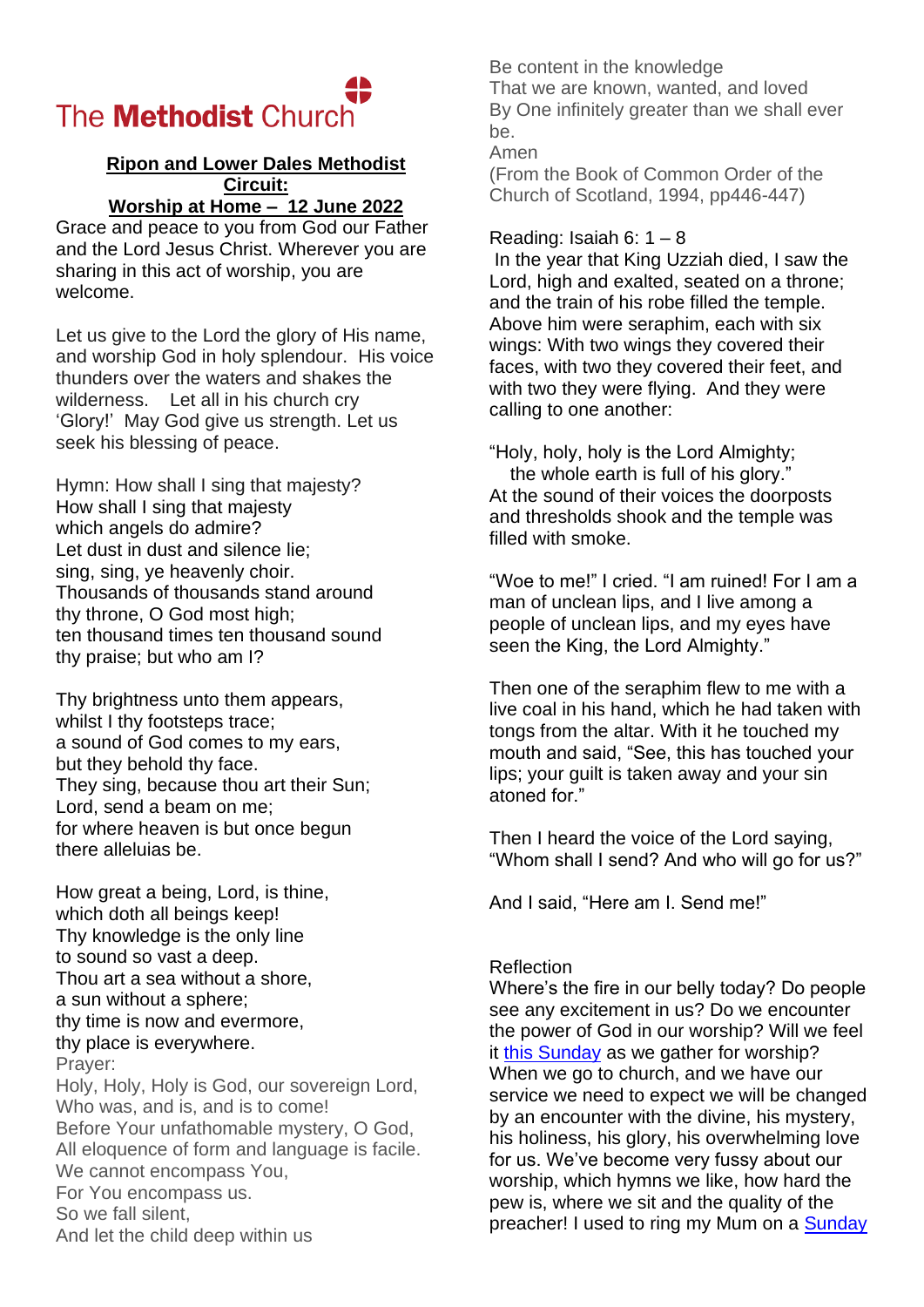[afternoon](x-apple-data-detectors://9/) and ask her how the service had been that morning. They had an [11am](x-apple-data-detectors://10/) service. She'd say "it was good" sometimes. "What was good?" I'd ask. "He finished at ten to." Under the hour was good. I'm not sure there was much encounter with God going on.

If we are to be credible, our primary reason for being is to meet God and to expect to be changed. And God should be met by anyone coming into our churches. We enter into the mystery, we come in awe, we glimpse some of God's character, we lose ourselves in wonder, love and praise.

The God whom Isaiah sees is certainly incomprehensible – in the old sense that he cannot be contained, cannot be compassed by Isaiah's vision. There is mystery, but there is also glory. There is the unseen but also the seen. The house was filled with smoke, but also, Isaiah saw the Lord.

And that seeing was a commissioning. When Isaiah saw the Lord, that vision of mystery and glory wasn't for himself alone. Nor was it a single occasion with no impact on the rest of his life. Seeing the Lord – in mystery and glory – was a call. When he saw the Lord, Isaiah realised his own sin and the sin of the society he lived in – I am a man of unclean lips, I live among a people of unclean lips. He realised he needed to repent and be forgiven. And he realised that God had a task for him.

It is seeing God – God in glory and mystery – which makes Isaiah realise who he is – a sinful man, in a sinful society - and what he is called to do – shout God's glory, God's mystery, God's justice into that society, proclaim God's condemnation on acts of pride and arrogance, oppression and violence, on greed that ignores and disregards those it tramples underfoot.

When we meet God in his vastness and find ourselves before him our priorities change and we find a new purpose. "In the year that King Uzziah died, I saw the Lord", says Isaiah.

King Uzziah died in 740BC. He reigned for fifty-two years and his reign was blessed with material prosperity but he became arrogant and proud and tried to manipulate religion

away from the worship of God to worship of him. It's almost that in the Temple here God reasserts his authority. It is in the Temple that, for Isaiah, heaven and earth meet and as they do, the prophet gains a fresh understanding of God's awesomeness. In the light of what his eyes behold, he becomes acutely aware of the breadth and depth of his own shortcomings and insignificance.

The effect is cataclysmic.

His whole world is shaken to its very core but the gap between the individual and his God is bridged dramatically (and painfully!) by a burning coal. In this moment, Isaiah also discovers that the God he has glimpsed in such an overwhelming way is a God who wants to reach out to his people – and it is that realisation that moves Isaiah to do something quite radical. While other prophets are called by God, often by name, to speak and act on God's behalf, here Isaiah volunteers. The young prophet hears God's question, 'Whom shall I send, and who will go for us'? Perhaps Isaiah hears too, the longing in God's voice and he sticks his hand up in the air, asking God to choose him.

This holy, holy, holy God is asking who, in an often broken and unjust world, who will speak... and listen... and 'be', for God?

I gladly share my memory of my college principal at Hartley Victoria College, one Rev Graham Slater. Graham loved philosophy of religion and told us we would understand it by Easter. He didn't say which Easter. So it got to exam time. The passmark was 40 per cent. I got 41. He said to me "there young man, I knew you understood it!" I didn't understand it, I did enough to pass the exam. There was much I didn't get. But maybe with God that's okay. Maybe we aren't meant to know everything. Maybe God is not to be explained but encountered. There are those who've domesticated God to fit their own script. There are churches who've made their church the god while the living God has left the building and is at work down the road...

For Isaiah, the encounter with God led to a sense of his inadequacy but a compulsion to serve.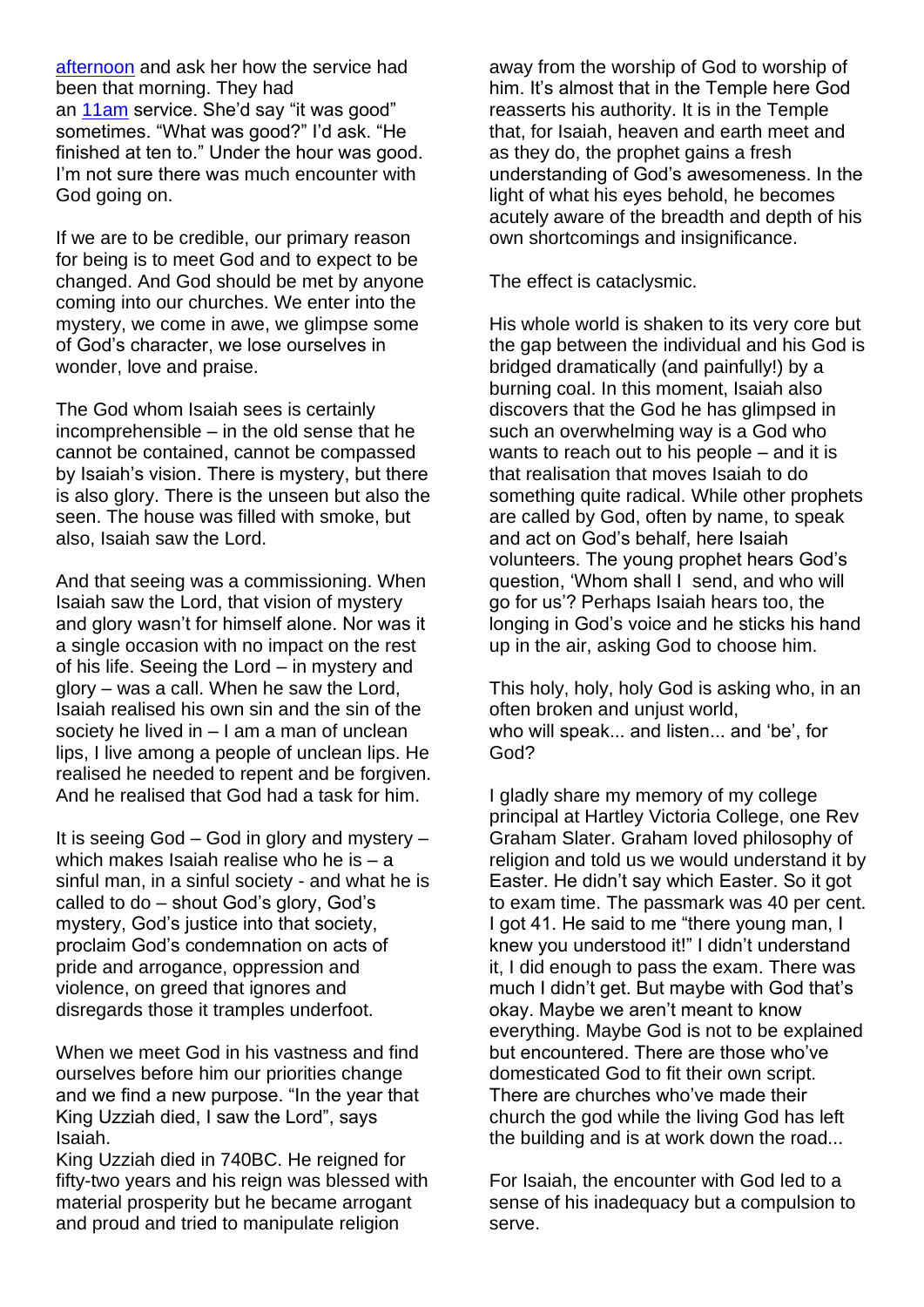And what of us? If we've met the living God what's our response? Worrying about the church or placing ourselves in his hands?

Prayers:

Isaiah saw God in all His glory.

And the prophet was scared.

He saw God –

And in the face of God's awesomeness and holiness

Isaiah saw his own, all-too-

human frailties and feared this was the end. Instead, that glimpse marked a new beginning.

It started the young prophet on a new journey with and for the thrice-Holy God who as one God asked and asks still,

"Who can I send.... and who will go for us?" Holy, holy, holy, God, grant us the courage to let You send us out, imperfect,Nfaulty, all-toohuman though we are, into a community and nation and world that so needs to see and hear and feel a love that is not about power and might but about being...And about being with.

So we are confident enough this morning to pray for a world that needs help!bSend us out by the power of Your Spirit to witness to a Saviour, willing to give up everything to help every human being catch a glimpse of the awesome holiness of a God who draws alongside us because that's where God most wants to be. Send us out knowing we go in God's name and for God's sake.Here we are. Send us.

Hymn: Holy, holy holy

Holy, holy, holy! Lord God Almighty! Early in the morning our song shall rise to thee.

Holy, holy, holy, merciful and mighty! God in three persons, blessed Trinity!

Holy, holy, holy! All the saints adore thee, casting down their golden crowns around the glassy sea;

cherubim and seraphim falling down before thee,

which wert and art and evermore shalt be.

Holy, holy, holy! Though the darkness hide thee,

though the eye of sinful man thy glory may not see,

only thou art holy; there is none beside thee, perfect in pow'r, in love, and purity.

Holy, holy, holy! Lord God Almighty! All thy works shall praise thy name in earth, and sky and sea.

Holy, holy, holy! merciful and mighty! God in three persons, blessed Trinity! Reading: Psalm 8

Lord, our Lord,

 how majestic is your name in all the earth! You have set your glory

in the heavens.

Through the praise of children and infants you have established a stronghold against your enemies,

to silence the foe and the avenger.

When I consider your heavens,

the work of your fingers,

the moon and the stars,

 which you have set in place, what is mankind that you are mindful of them,

 human beings that you care for them? You have made them a little lower than the angels

 and crowned them with glory and honour. You made them rulers over the works of your hands;

 you put everything under their feet: all flocks and herds,

and the animals of the wild,

the birds in the sky,

and the fish in the sea,

all that swim the paths of the seas.

Lord, our Lord,

how majestic is your name in all the earth!

Hymn: O thou who camest from above O thou who camest from above the fire celestial to impart, kindle a flame of sacred love on the mean altar of my heart!

There let it for thy glory burn with inextinguishable blaze, and trembling to its source return in humble prayer and fervent praise.

Jesus, confirm my heart's desire to work, and speak, and think for thee; still let me guard the holy fire, and still stir up the gift in me.